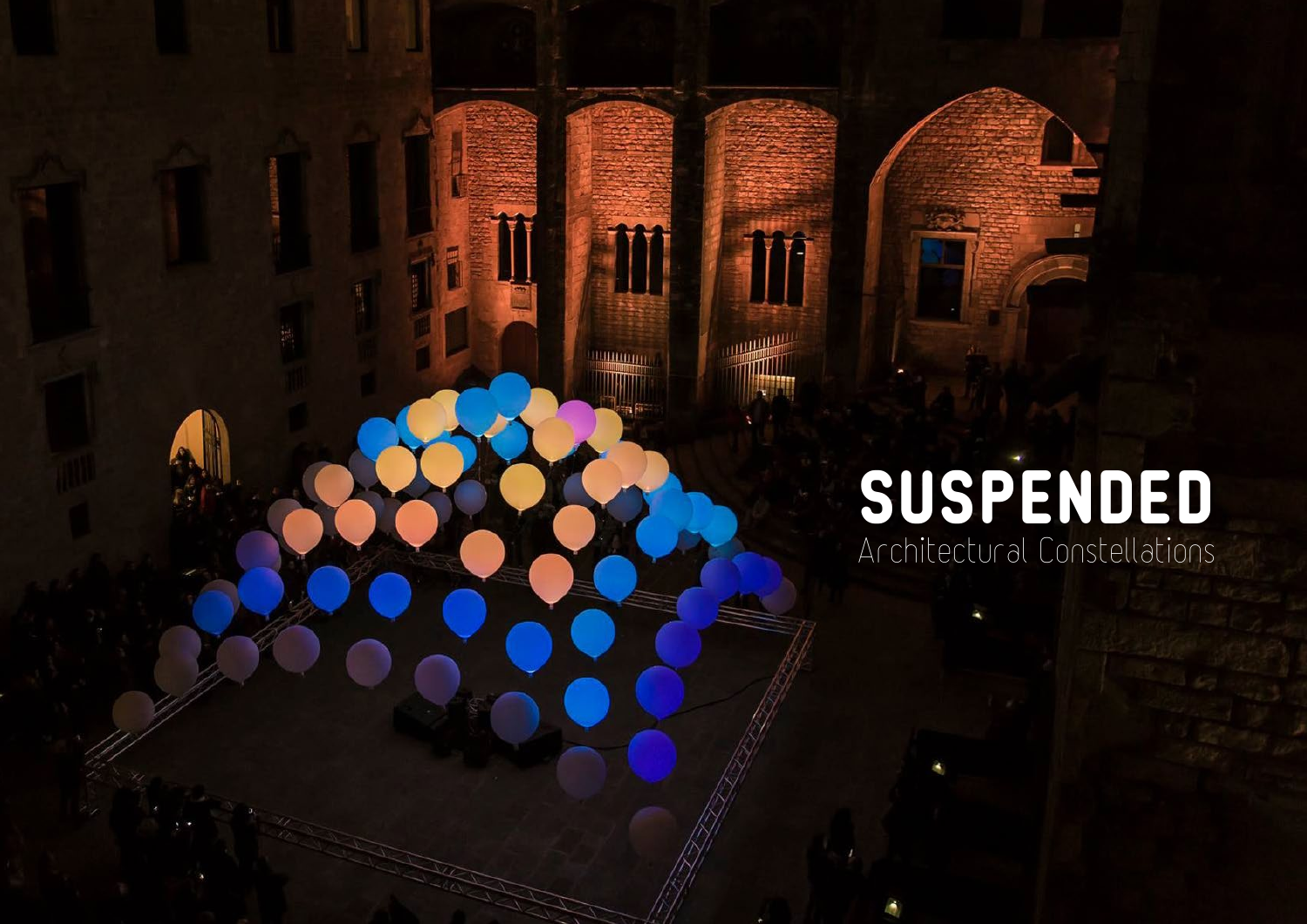### **Abstract**

It's been almost one hundred years since people used to look at the sky. It's been just one hundred years, but we don't longer know if the moon grows or decreases, and we can't distinguish between Venus or the Polar star, and if by any chance, or by curiosity, one night we raise our sight, the artifficial light that we have created dazzles us. In the cities, the night sky does not exist.

Suspended is based on the suspension to heights of 20 to 40 metres of a matrix of 100 helium ballons of 90cm diameter with an inner LED and a control system that allows to lit them individually, turning them on and off synchronically with the music, thanks to a process of "pixelmapping". Suspended simulates the apparition of stars and constellations that beat in a big aerial choreography.

Suspended is a transforming architectural installation. Thanks to a string grid to which the balloons are knotted, the structure that holds the installation can be morphed dynamically, changing it's form during the time it's exhibited. A choreography of trained operators manipulate the string grid constantly, adding even more interest to the light installation itself, and surprising the audience with new and unexpected forms.

The installation can be held outdoors or indoors, and it includes architectural lighting for the surrounding buildings, which synchronizes seamlessly with the balloon matrix.

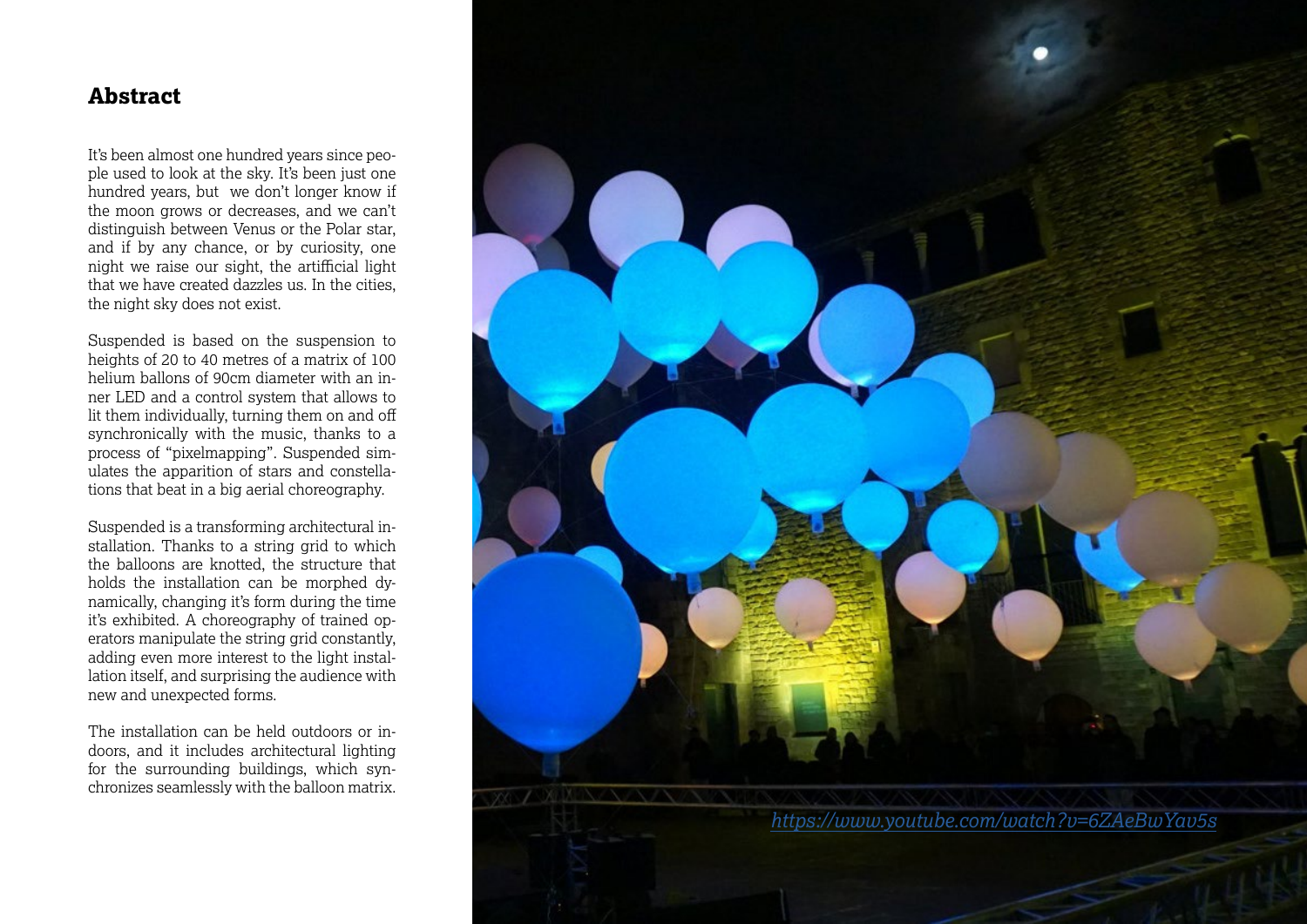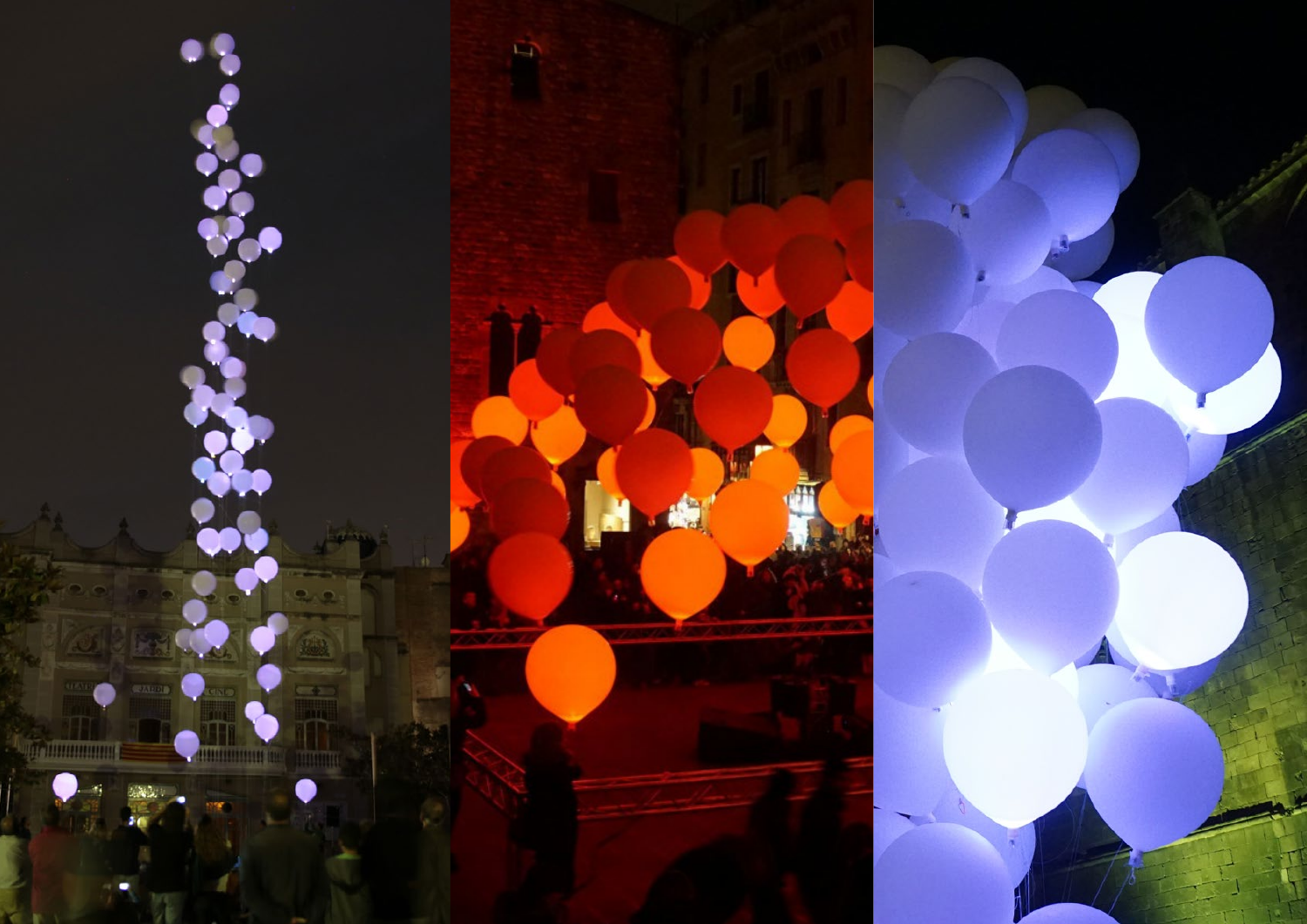

# **Hardware**

All hardware and industrial design systems are made by our team.

We designed a hardware engine that allows us to control the RGB LEDs wirelessly. These LEDs are installed inside the helium balloons thanks to a digitally fabricated plastic container, and are powered through litium batteries. This solution allows us to install the lights inside the balloons without using any type of cables for the control signal neither the power, thus making possible to elevate the balloons to very high heights.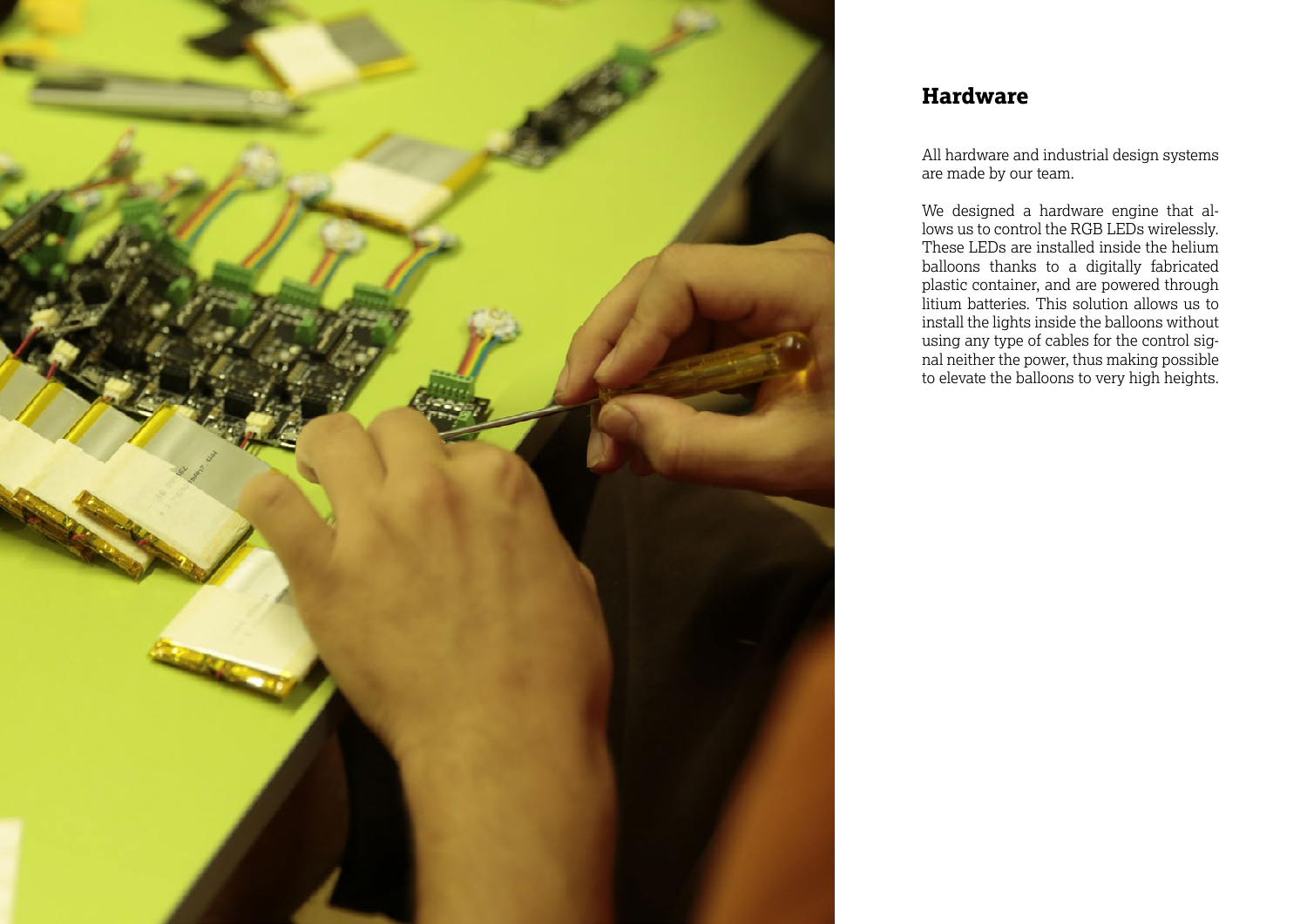

# **Software**

S

On the software side, all tools and communication protocols are developed by ourselves.

Thanks to a "pixel-mapping" algorithm, we can treat each balloon as an individual pixel, and by sampling pixels in a regular video file we can transform the physical balloon matrix in a low-resolution screen.

In addition to the sampling of video files, we created an algorithmic audiovisual synthesizer which can create visual patterns in realtime. This way, we can create contents on site, adapting the colors and forms to the surroundings.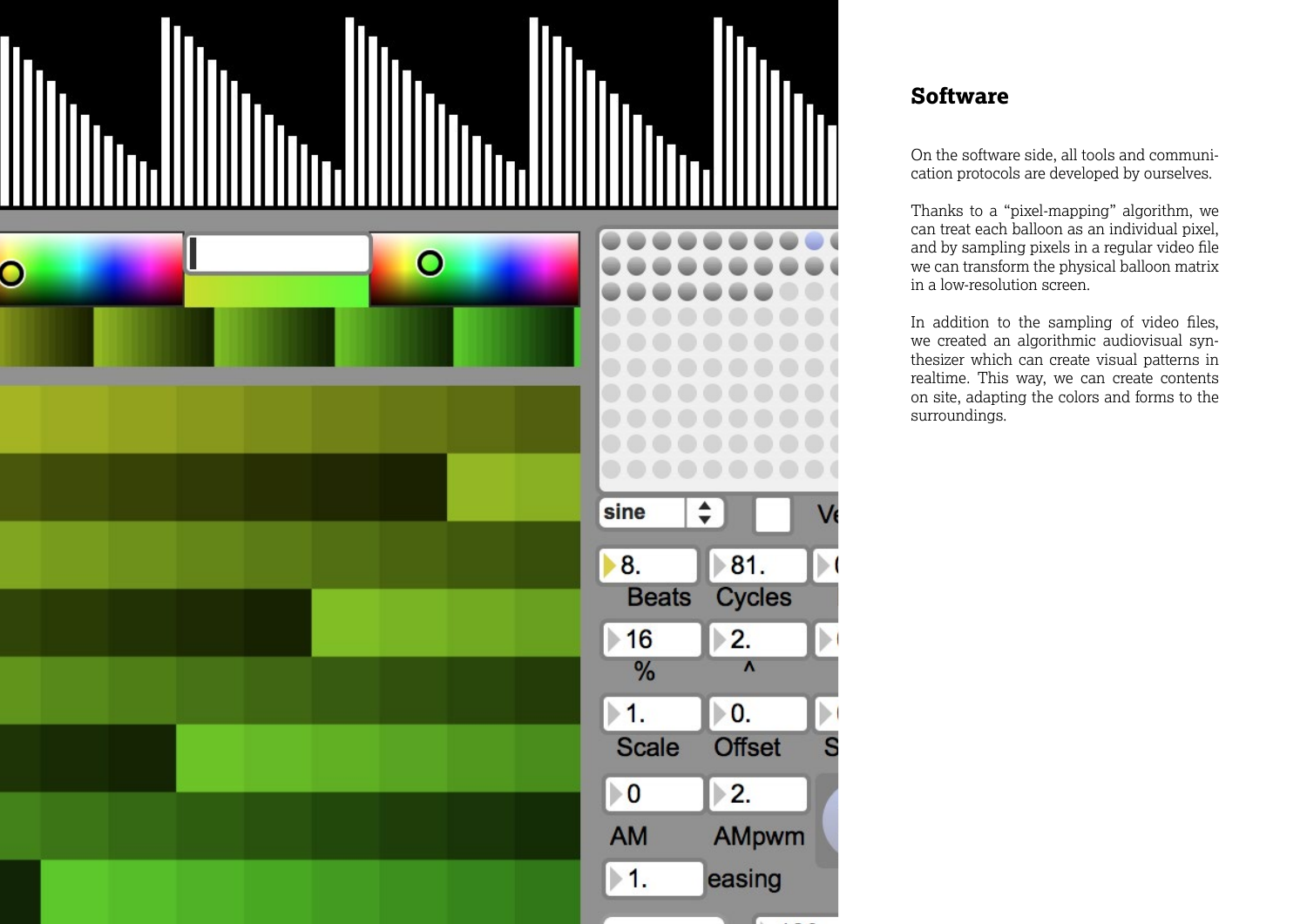# **Technical Rider**

**Delivered by the artists:**

-81 LED Balloons (9x9 matrix) -Strings -Control hardware (computers, interfaces...)

#### **Delivered by the organization:**

-Helium -10 to 30 DMX RGB ParLED -4kw Sound System -Truss structure -Control Table